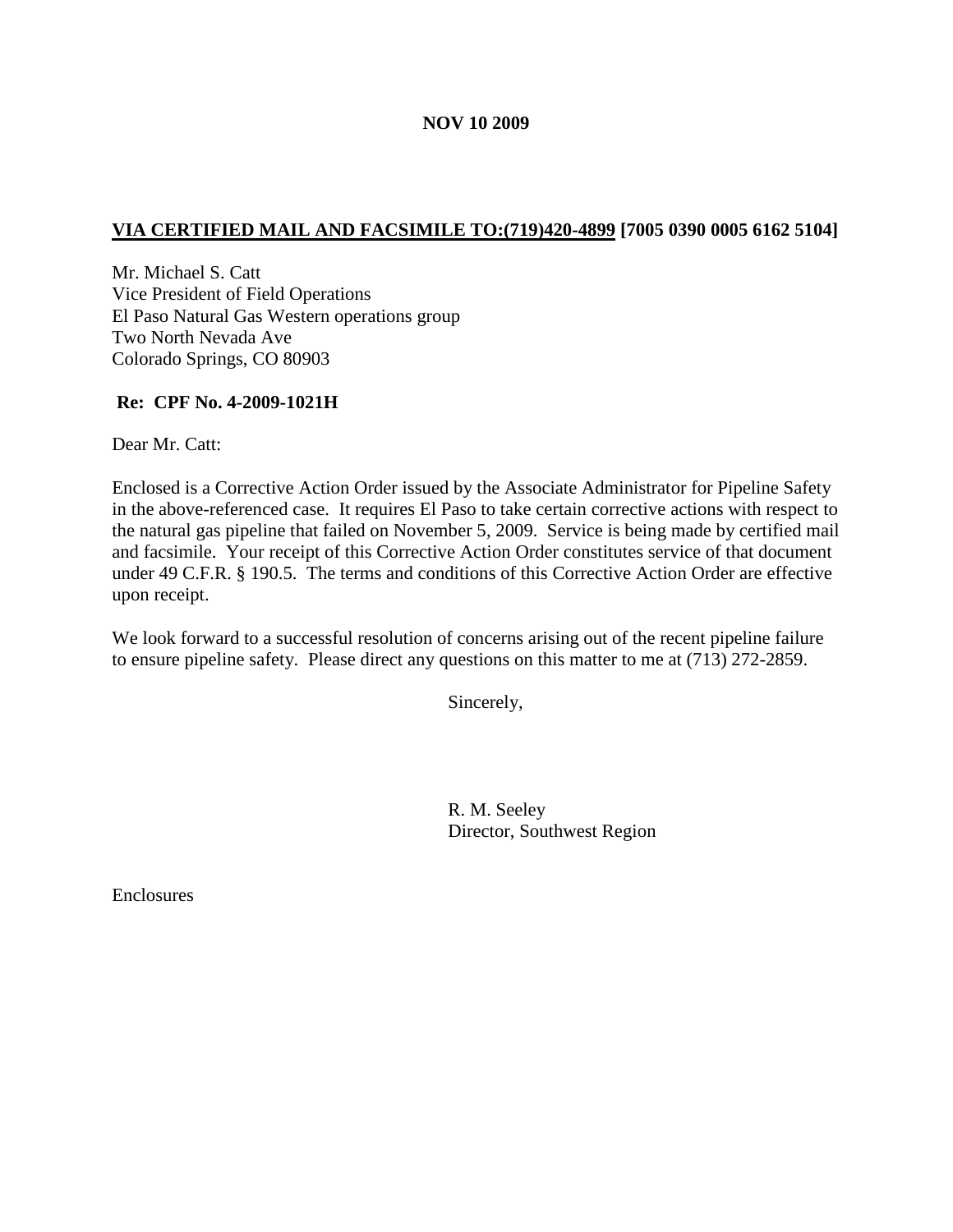## **U.S. DEPARTMENT OF TRANSPORTATION PIPELINE AND HAZARDOUS MATERIALS SAFETY ADMINISTRATION OFFICE OF PIPELINE SAFETY WASHINGTON, D.C. 20590**

| In the Matter of             |  |
|------------------------------|--|
| El Paso Natural Gas Company, |  |
| Respondent.                  |  |

**\_\_\_\_\_\_\_\_\_\_\_\_\_\_\_\_\_\_\_\_\_\_\_\_\_\_\_\_\_\_\_\_\_\_\_\_**

**El Paso Natural Gas Company, ) CPF No. 4-2009-1021H**

# **CORRECTIVE ACTION ORDER**

#### Purpose and Background

This Corrective Action Order is being issued, under authority of 49 U.S.C. § 60112, to require El Paso Natural Gas Company (El Paso or Respondent) to take necessary corrective action to protect the public, property, and the environment from potential hazards associated with a failure involving the Dumas to Amarillo 24-inch natural gas pipeline (Line 1102).

On November 5, 2009, a failure occurred on Line 1102 in Potter County, Texas, resulting in an explosion, fire, personal injuries, and property damage. The cause of the failure has not yet been determined. Pursuant to 49 U.S.C. § 60117, the Pipeline and Hazardous Materials Safety Administration (PHMSA), Office of Pipeline Safety (OPS), initiated an investigation of the accident.

#### Preliminary Findings

- At approximately 12:09 a.m. CT on November 5, 2009, a rupture occurred on Respondent's Dumas to Amarillo 24-inch Line 1102 natural gas pipeline (the affected pipeline), resulting in the release of approximately 98 million standard cubic feet (MMscf) of natural gas. The failure occurred at Mile Post (MP)  $42 + 4250$ , in Potter County, Texas, approximately 15 miles west of Amarillo, Texas, in or near the unincorporated community of Bushland. The incident was reported to the National Response Center (Incident Report # 922663).
- The natural gas pipeline rupture resulted in an explosion and fire. A home near the rupture site was destroyed by fire, and three individuals occupying the home were injured and transported to area hospitals. Approximately 200 people in the adjacent subdivision were evacuated. Natural gas releasing from the pipeline continued to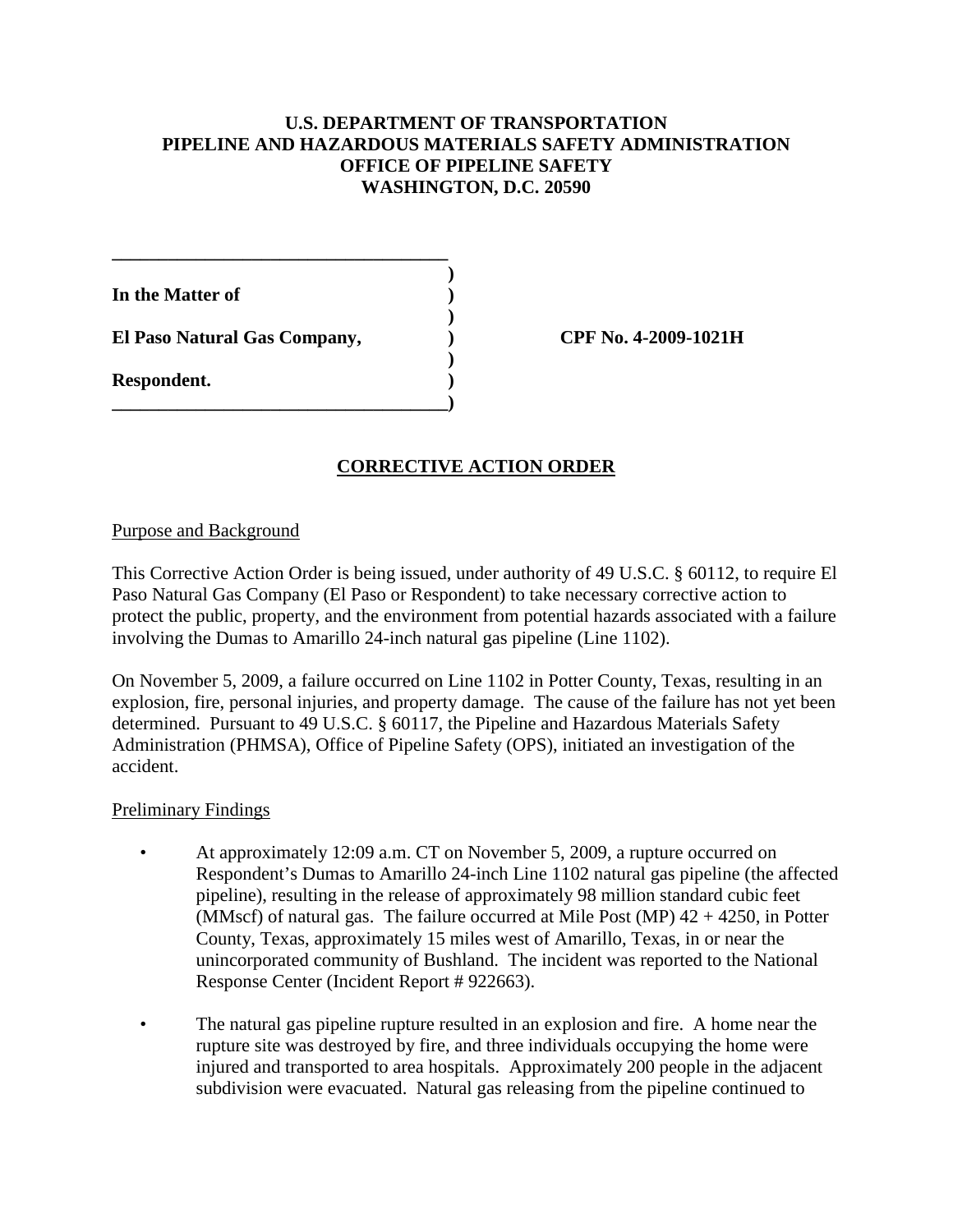burn for approximately eight hours. Other fires caused by the explosion were contained and extinguished. The explosion caused a crater approximately 100-feet long and 15-feet deep, and resulted in approximately 60-feet of damaged pipe.

- Following indications of a pipeline failure on its SCADA system (high temperature alarms and pressure rate of change alarms) controllers in the control room for El Paso directed local personnel to investigate the conditions indicated by the alarms and isolated the pipeline by first closing Valve 3 and Valve 0. El Paso subsequently closed Valve 2 and reopened Valve 0, which further isolated the incident site between Valve 3 and Valve 2, and restored gas service to customers between Valve 2 and Valve 0.
- Pressure was returned to the pipeline on November 9, 2009. Respondent plans to operator the pipeline at a pressure no greater than 80 percent of the actual operating pressure on the line immediately prior to the failure.
- The cause of the failure is unknown and the investigation is ongoing. Visual inspection show the failure likely initiated at an abandoned tap connection to the 24 inch pipeline (carrier pipe). Visual analysis performed by El Paso metallurgists of the damaged carrier pipe and pipe from the abandoned tap suggest the cause of the failure may involve the saddle assembly at the abandoned tap. Saddles are used to make connections to a carrier pipe.
- PHMSA previously issued a Corrective Action Order to Colorado Interstate Gas Company (CIG)—a sister company to El Paso—in 2003 for a pipeline incident caused by a defect in the toe of a saddle weld. That Corrective Action Order (CPF No. 5-2003-1002H), issued April 3, 2003, noted that CIG had also experienced a previous incident in 1994 caused by failure of a saddle weld.
- El Paso removed and replaced approximately 80-feet of pipe, including the section of pipe damaged from the rupture. Pieces from the failed carrier pipe and the failed abandoned tap connection will be sent to the metallurgical laboratory Stress Engineering in Houston, Texas for analysis. Undamaged pipe from the carrier pipe (north and south ends of failed pipe) and an undamaged tap to Atmos Energy similar to the tap at the location of the failure, including the saddle, will also be sent to the lab for analysis.
- Respondent's Line 1102 originates in Dumas, Texas, travels approximately 47 miles to Amarillo, Texas, and then an additional 200 miles to Eunice, New Mexico. The entire pipeline crosses counties Moore, Potter, Randall, Castro, Lamb, Hockley, Cochran, Yoakum, Gaines, in Texas, and Lea County, New Mexico. The pipeline travels in close proximity to Buffalo Lake National Wildlife Refuge in Randall County, Texas. The line crosses Interstate 40 (Route 66) and various other Federal, State, and local highways. The pipeline is predominately routed through Class 1 locations, but crosses through Class 2 and Class 3 locations.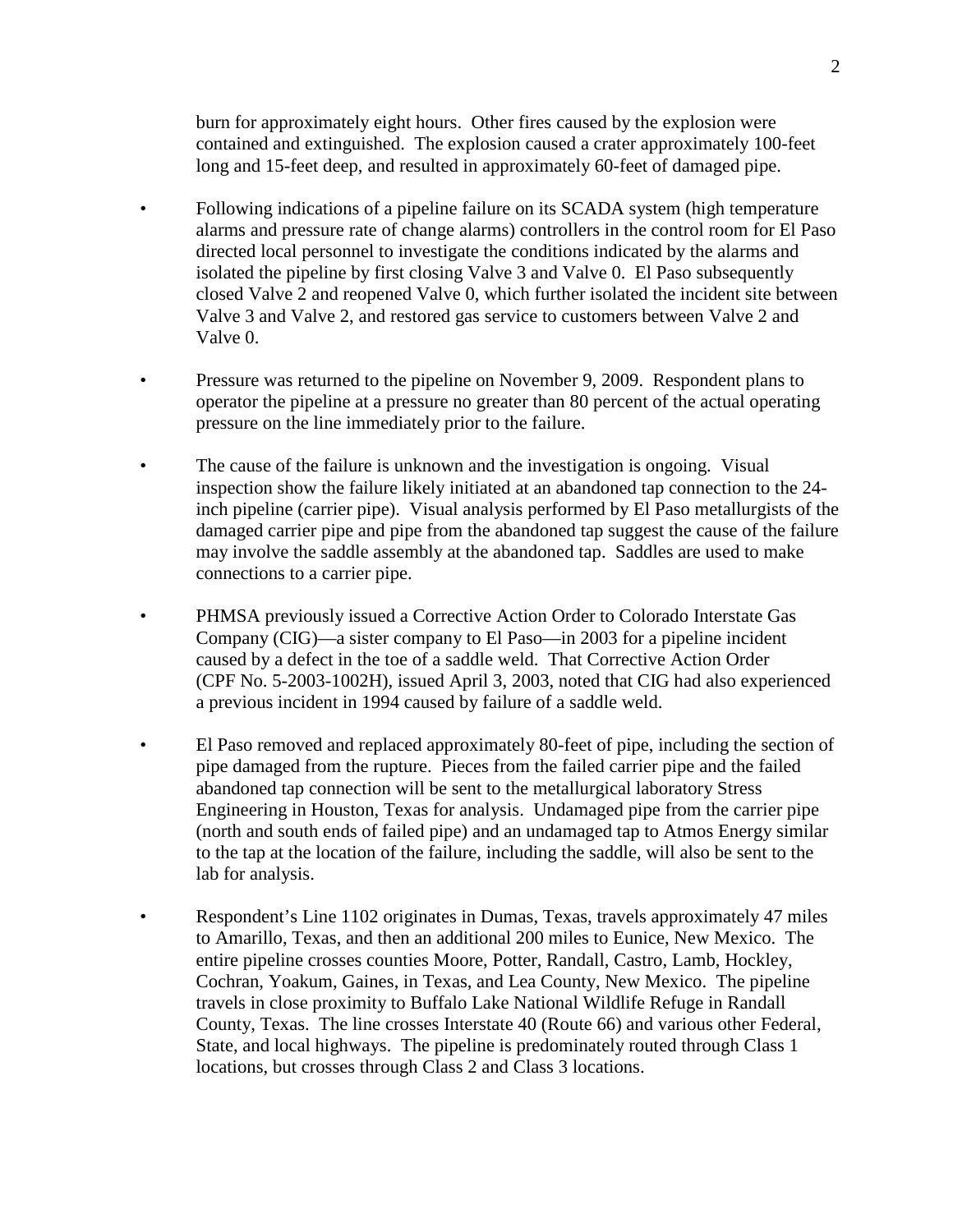- The incident site is a newly-developed residential area, which meets the definition of a Class 2 location under 49 C.F.R. § 192.5 because there are more than 10 but fewer than 46 buildings intended for human occupancy within 220 yards on either side of the pipeline at that location.
- The pipe that failed is 24-inch nominal diameter, 0.250-inch wall thickness, Grade X-52, electric fusion welded pipe with coal tar enamel coating, manufactured by A.O. Smith and constructed in 1948. The pipeline is cathodically protected.
- The maximum allowable operating pressure (MAOP) of the pipeline that failed is 780 pounds per square inch gauge (psig), established in June 1991 by an eight-hour hydrostatic test to a pressure of 1022 psig. Actual operating pressure of the pipeline segment at time of failure was 762 psig.
- The failure occurred between El Paso's Dumas Compressor Station and Amarillo Compressor Station, but neither stations were operating at the time of the failure. Gas flow is bi-directional on this line. On the afternoon prior to the failure, gas flow was moving in a northerly direction from Amarillo to Dumas. At the time of the incident, the pipeline segment was in balance without significant flow in either direction.
- Respondent reports the most recent inline inspection of the pipeline was performed in 2003 using a metal loss tool. No actionable anomalies were identified in the area of the failure.

## Determination of Necessity for Corrective Action Order and Right to Hearing

Section 60112 of Title 49, United States Code, provides for the issuance of a Corrective Action Order, after reasonable notice and the opportunity for a hearing, requiring corrective action, which may include the suspended or restricted use of a pipeline facility, physical inspection, testing, repair, replacement, or other action, as appropriate. The basis for making the determination that a pipeline facility is hazardous, requiring corrective action, is set forth both in the above-referenced statute and 49 C.F.R. § 190.233, a copy of which is enclosed.

Section 60112 and the regulations promulgated thereunder provide for the issuance of a Corrective Action Order without prior opportunity for notice and hearing upon a finding that failure to issue the Order expeditiously will likely result in serious harm to life, property, or the environment. In such cases, an opportunity for a hearing will be provided as soon as practicable after the issuance of the Order.

After evaluating the foregoing preliminary findings of fact, I find that continued operation of the affected pipeline without corrective measures would be hazardous to life, property, and the environment. Additionally, having considered the age of the pipe, circumstances surrounding this failure, the possibility that the incident was caused by a type of saddle assembly that has caused previous incidents, the proximity of the pipeline to publicly accessed areas and roadways, the hazardous nature of the product the pipeline transports, the pressure required for transporting the material, the uncertainties as to the cause of the failure, and the ongoing investigation to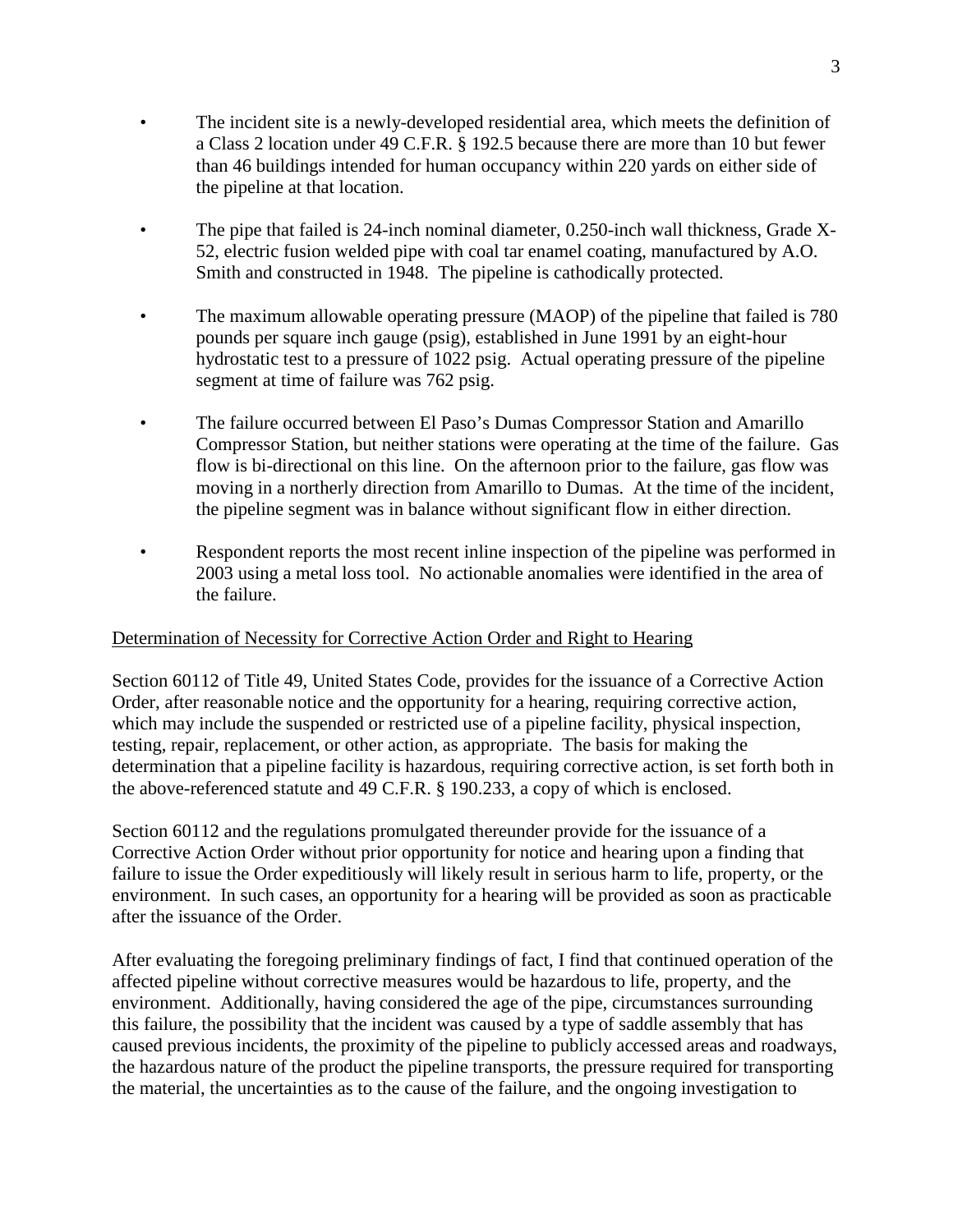determine the cause of the failure, I find that a failure to issue this Order expeditiously to require immediate corrective action would result in the likelihood of serious harm to life, property, or the environment.

Accordingly, this Corrective Action Order mandating immediate corrective action is issued without prior notice and opportunity for a hearing. The terms and conditions of this Order are effective upon receipt.

Within 10 days of receipt of this Order, Respondent may request a hearing, to be held as soon as practicable, by notifying the Associate Administrator for Pipeline Safety in writing, with a copy to the Director, Southwest Region, PHMSA. If a hearing is requested, it will be held telephonically or in-person in Houston, Texas, or Washington, D.C., on a date that is mutually convenient to PHMSA and Respondent.

After receiving and analyzing additional data in the course of this investigation, PHMSA may identify other corrective measures that need to be taken. In that event, Respondent will be notified of any additional measures required and amendment of this Order will be considered. To the extent consistent with safety, Respondent will be afforded notice and an opportunity for a hearing prior to the imposition of any additional corrective measures.

## Required Corrective Action

Pursuant to 49 U.S.C. § 60112, I hereby order El Paso Natural Gas Company to immediately take the following corrective actions with respect to Line 1102 from Amarillo Compressor Station to Dumas Compressor Station (the affected pipeline):

- 1. The operating pressure on the affected pipeline shall not exceed 80 percent of the actual operating pressure in effect immediately prior to the November 5, 2009, failure. Specifically, operating pressure shall not exceed 609 psig. This pressure restriction will remain in effect until written approval to increase the pressure or return the pipeline to its pre-failure operating pressure is obtained from the Director, Southwest Region, PHMSA (Director) as set forth in Item 8. If the results of any action undertaken pursuant to this Order necessitate a reduction in the allowable operating pressure permitted by this Order, Respondent must further reduce the allowable operating pressure accordingly.
- 2. Within 30 days of receipt of this Order, complete mechanical and metallurgical testing and failure analysis of the failed pipe. The testing and analysis shall be completed as follows:
	- (A) Document the chain of custody when handling and transporting the failed pipe section and other evidence originating from the failure site;
	- (B) Utilize mechanical and metallurgical testing protocols, including selection of the testing laboratory, approved by the Director;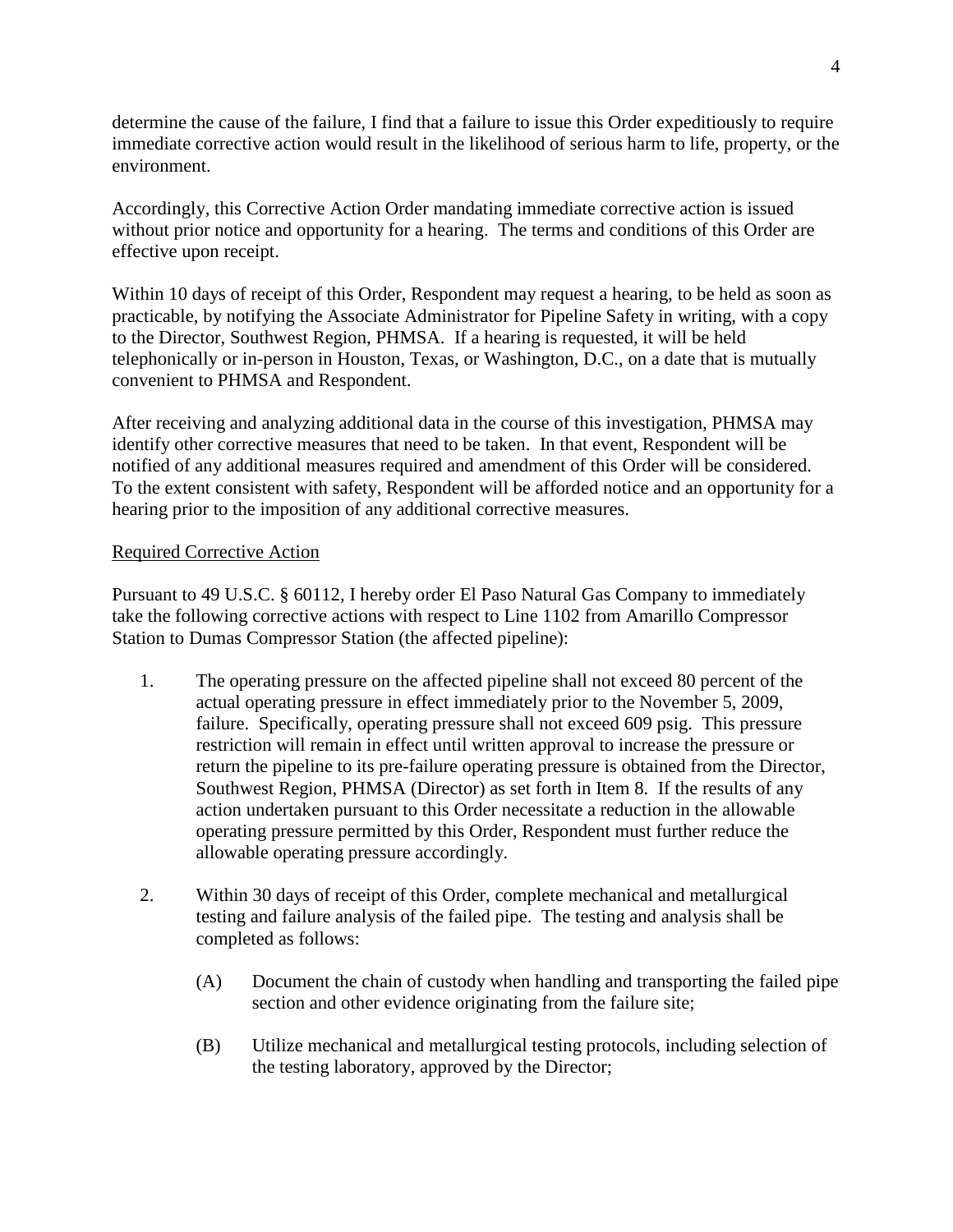- (C) Prior to commencing the mechanical and metallurgical testing, provide the Director with the scheduled date, time, and location of the testing to allow a PHMSA representative to witness the testing; and
- (D) Ensure that the testing laboratory distributes all resulting reports in their entirety, whether draft or final, to the Director at the same time they are made available to Respondent.
- 3. Within 60 days of receipt of this Order, develop and submit to the Director for prior approval a written remedial work plan that includes corrective measures. The work plan must provide for the verification of the integrity of the pipeline and must fully address all known or suspected factors that caused or contributed to the November 5, 2009, incident including, but not limited to:
	- (A) The integration of the information developed from the actions required by Item 2 with all relevant operating data and performance of a root cause analysis of the November 5, 2009, failure;
	- (B) The performance of additional field testing, inspections, and evaluations to determine whether and to what extent the conditions associated with the failure, or any other integrity-threatening conditions, are present elsewhere on the affected pipeline. Data gathering activities shall include, to the extent warranted by the root cause analysis, identification of the location, materials, and fabrication methods of saddle assemblies. To the extent warranted by the failure analysis, include consideration of an in-line inspection or hydrostatic testing. Include a detailed description of the criteria to be used for the evaluation and prioritization of any integrity threats/anomalies that are identified. Make the results of the inspections, field excavations, and evaluations available to PHMSA or its representative;
	- (C) The performance of repairs or other corrective measures that fully remediate the condition(s) associated with the pipeline failure and any other integritythreatening condition everywhere along the affected pipeline where such conditions are identified by the evaluation process. Include a detailed description of the repair criteria and method(s) to be used in undertaking any repairs or other remedial actions;
	- (D) Provisions for continuing long-term periodic testing and integrity verification measures to ensure the ongoing safe operation of the pipeline considering the results of the analyses, inspections, and corrective measures undertaken pursuant to this Order; and
	- (E) A proposed schedule for completion of the actions required by paragraphs (A) through (D) of this Item.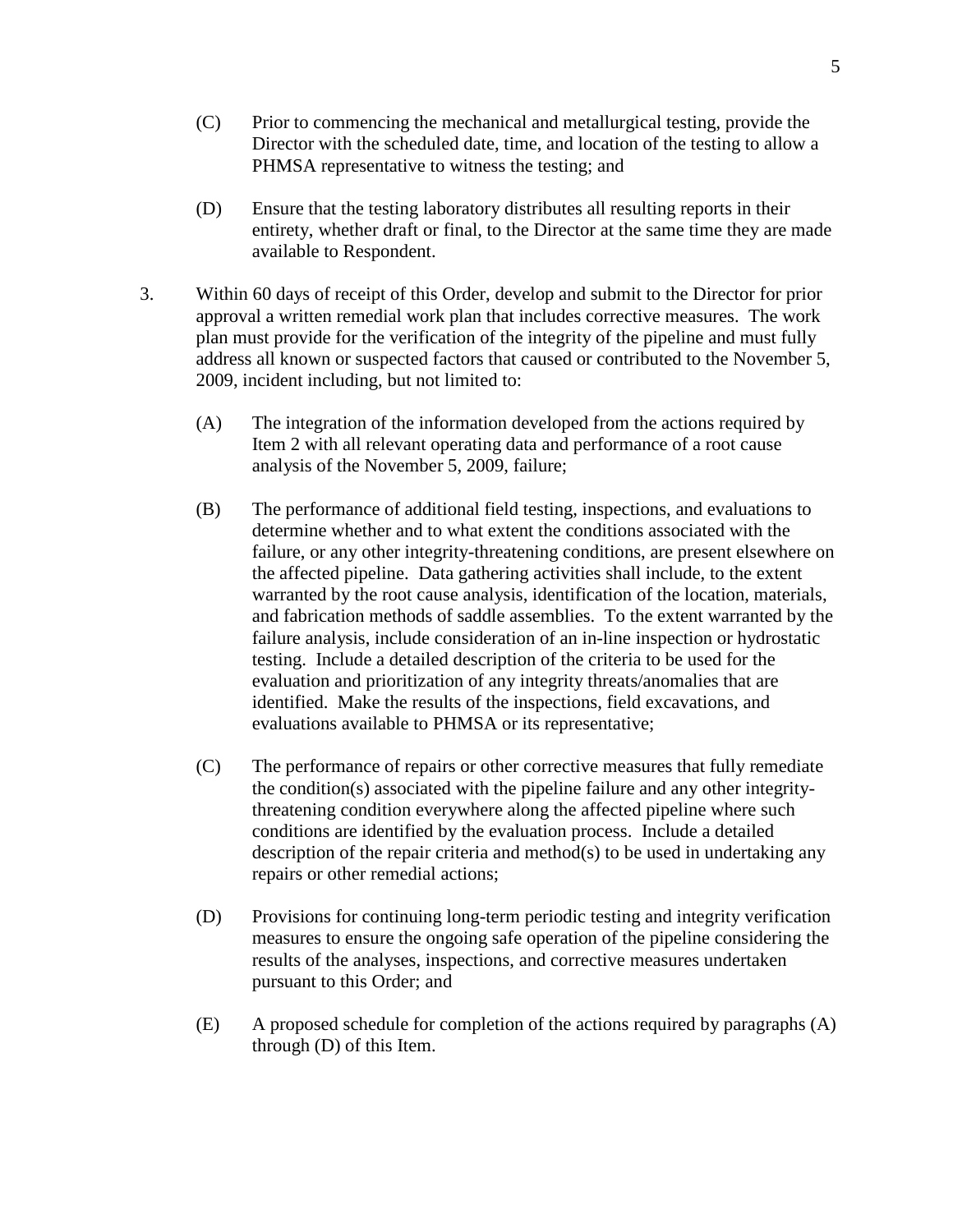- 4. The remedial work plan becomes incorporated into this Order and shall be revised as necessary to incorporate the results of actions undertaken pursuant to this Order and whenever necessary to incorporate new information obtained during the failure investigation and remedial activities. Submit any such plan revisions to the Director for prior approval. The Director may approve plan elements incrementally.
- 5. Implement the work plan as it is approved by the Director, including any revisions to the plan.
- 6. Submit quarterly reports to the Director that: (1) include available data and results of the testing and evaluations required by this Order; and (2) describe the progress of the repairs and other remedial actions being undertaken. The first quarterly report shall be due December 31, 2009.
- 7. Maintain documentation of the costs associated with implementation of this Corrective Action Order. Include in each quarterly report submitted pursuant to Item 6, the to-date total costs associated with: (1) preparation and revision of procedures, studies and analyses; (2) physical changes to pipeline infrastructure, including repairs, replacements and other modifications; and (3) environmental remediation.
- 8. The Director may allow the removal or modification of the pressure restriction set forth in Item 1 upon a written request from Respondent demonstrating that the hazard has been abated and that restoring the affected pipeline, or portion thereof, to its prefailure operating pressure is justified based on a reliable engineering analysis showing that the pressure increase is safe considering all known defects, anomalies, and operating parameters of the pipeline.

The Director may grant an extension of time for compliance with any of the terms of this Order upon a written request timely submitted demonstrating good cause for an extension.

With respect to each submission that under this Order requires the approval of the Director, the Director may: (a) approve, in whole or part, the submission; (b) approve the submission on specified conditions; (c) modify the submission to cure the deficiencies; (d) disapprove in whole or in part, the submission, directing that Respondent modify the submission, or (e) any combination of the above. In the event of approval, approval upon conditions, or modification by the Director, Respondent shall proceed to take all action required by the submission as approved or modified by the Director. In the event that the Director disapproves all or any portion of the submission, Respondent shall correct all deficiencies within the time specified by the Director, and resubmit it for approval. In the event that a resubmitted item is disapproved in whole or in part, the Director may again require Respondent to correct the deficiencies in accordance with the foregoing procedure, and/or the Director may otherwise proceed to enforce the terms of this Order.

Respondent may appeal any decision of the Director to the Associate Administrator for Pipeline Safety. Decisions of the Associate Administrator shall be final.